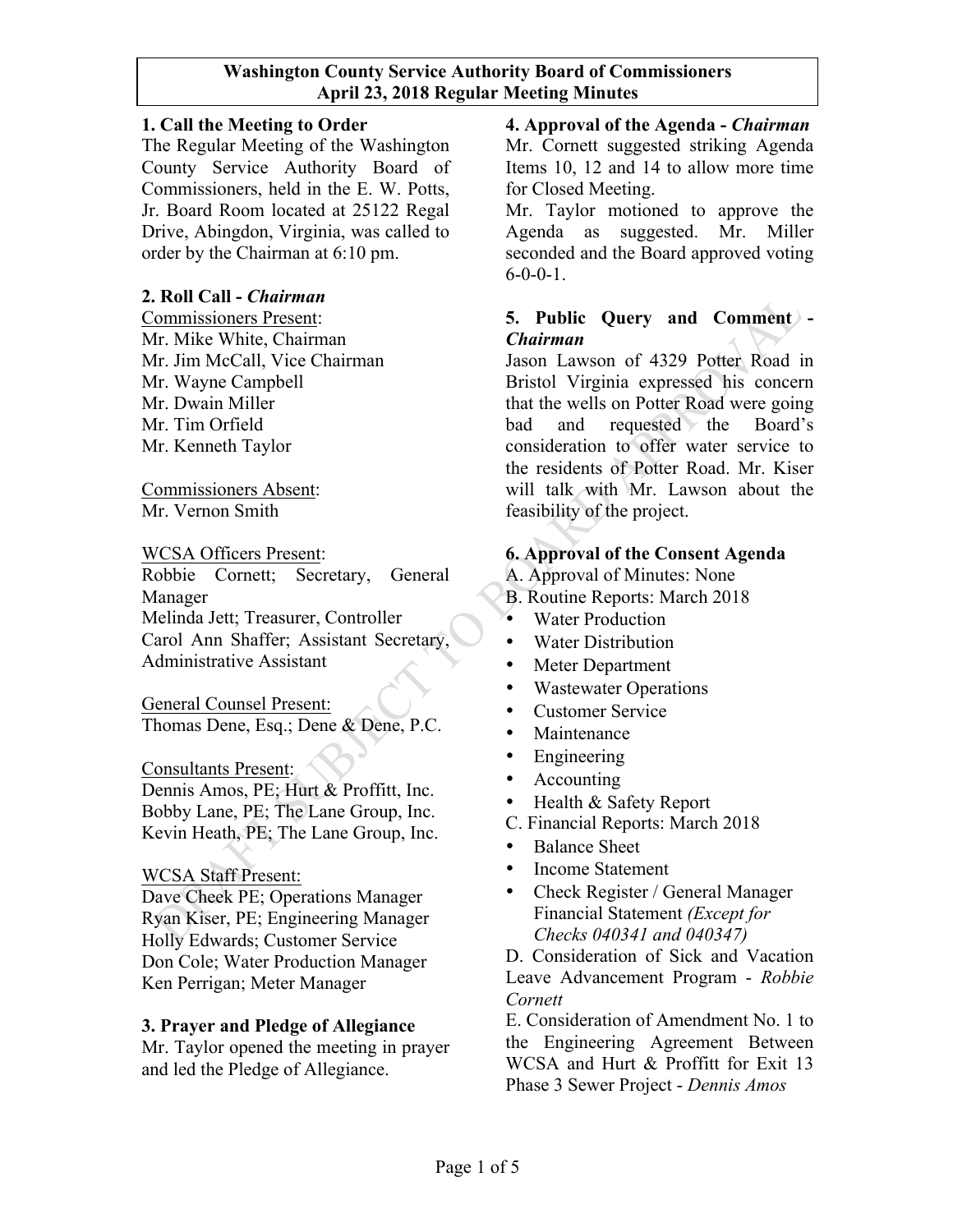F. Consideration of Amendment # 4 to the WCSA/Town of Chilhowie Engineering Agreement With The Lane Group for the Mill Creek Regional Water Treatment Plant Upgrade and Improvements Project - *The Lane Group* G. Consideration of Purchase of Trucks for Middle Fork Water Treatment Plant and Distribution Departments - *Melinda Jett*

After discussing Agenda Item 6D, Mr. McCall motioned to approve the Consent Agenda. Mr. Campbell seconded and the motion carried with a unanimous vote.

#### **7. Consideration of Check Numbers 040341 to Food City –** *Chairman*

As Mr. Orfield is an employee of Mid-Mountain Foods Inc., he abstained from discussions or voting on this agenda item.

Mr. Miller made a motion to approve the above listed checks, Mr. Campbell seconded and the Board approved voting  $5-0-1-1$ .

#### **8. Consideration of Check Number 040347 to King General Contractors –** *Chairman*

Mr. McCall abstained from discussion or voting on Item 8 as he is an employee of King General Contractors.

Mr. Taylor motioned to approve check number 040347. Mr. Campbell seconded and the Board approved with a 5-0-1-1 vote.

### **9. Legal Counsel Report and Update –** *Thomas Dene*

Mr. Dene had nothing to report.

# **10. General Manager's Report and Update –** *Robbie Cornett*

This item was stricken from the Agenda.

## **11. Water and Wastewater Construction Projects Update –** *Ryan Kiser*

Mr. Kiser reviewed the attached presentation.

During his review, Mr. Kiser asked the Boards permission to advertise the Rich Valley Project pending VDH approval.

Mr. Miller made a motion to approve the advertisement of the Rich Valley Project pending VDH Approval. Mr. Campbell seconded and the Board approved voting  $6 - 0 - 0 - 1$ .

## **12. Operations Manager's Report and Update –** *Dave Cheek*

This item was stricken from the Agenda.

# **13. Engineer's Report & Update The Lane Group –** *Bobby Lane*

- Water Intake Permit Modification for South Fork and Middle Fork Intakes
- Galvanized Line Replacement Project - Phase III
- Hall Creek Wastewater Treatment Plant – Local Limits
- Mill Creek Water System Improvements

# *The Lane Group – Kevin Heath*

- Abingdon Tank Improvements Project
- Lee Highway Corridor Sewer Project Phase 1 – Study
- Route 58 Water Supply Improvements Project

# **Hurt & Proffitt –** *Dennis Amos*

**•** Exit 13 Phase 3 Sewer Design

#### **14. Financial Statement and Cash Reserves Review –** *Melinda Jett*

This Item was stricken from the Agenda.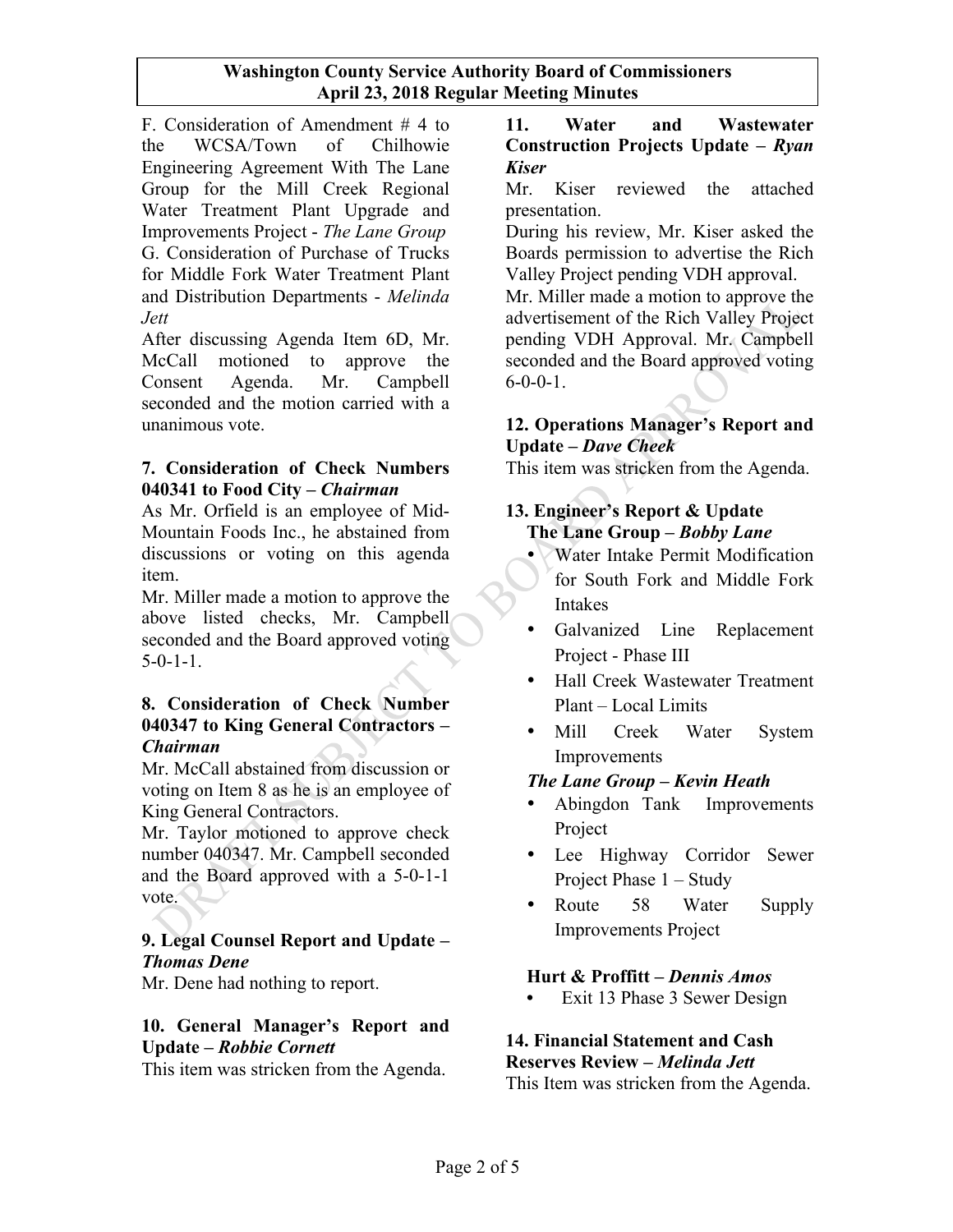### **15. Consideration of Minimum Water Pressure Requirements –** *Dave Cheek*

After discussion of the various standards, no action was taken by the Board. Staff agreed to perform additional pressure logging on Nicholas Street in Abingdon and report back.

# **16. Closed Meeting – 7:10 pm**

Mr. Campbell moved that the Board of Commissioners of the WCSA adjourn to Closed Meeting in accordance with the Virginia Freedom of Information Act,

Code of Virginia Section 2.2-3711 Paragraph (A) (1); Personnel

1. To discuss and consider the performance and disciplining of specific public employees of the Washington County Service Authority.

Code of Virginia Section 2.2-3711 Paragraph (A) (7); Actual Litigation

2. Consultation with legal counsel and briefings by staff members pertaining to actual litigation, where such consultation or briefing in open meeting would adversely affect the negotiating or litigating posture of WCSA, specifically involving the case of Washington County Service Authority vs. Bundy, currently pending in the Circuit Court of Washington County, Virginia.

Code of Virginia Section 2.2-3711 Paragraph (A) (29): Contracts

3. To discuss the award of a public contract involving the expenditure of public funds, and discussion of the terms or scope of such contract, where discussion in an open session would adversely affect the bargaining position or negotiating strategy of the Washington County Service Authority, specifically involving the terms, scope and

possible extension of a contract for cell tower marketing.

Code of Virginia Section 2.2-3711 Paragraph (A) (19): Public Safety

4. To discuss plans related to the security of any governmental facility, building or structure, and the safety of persons using such facility, building or structure.

Code of Virginia Section 2.2-3711 Paragraph (A) (3): Acquisition of Real Property

5. Discussion or consideration of the acquisition of real property for a public purpose, where discussion in an open meeting would adversely affect the bargaining position or negotiating strategy of the public body, specifically involving the possible acquisition of a well site for the Hidden Valley Project and a pump station for the Sugar Cove Road Project.

Code of Virginia Section 2.2-3711 Paragraph (A) (3): Disposition of Real **Property** 

6. Discussion or consultation of the disposition of publically held real property, where discussion in and open meeting would adversely affect the bargaining position or negotiation strategy of the public body, specifically involving the possible sale of surplus real property held by WCSA.

Code of Virginia Section 2.2-3711 Paragraph (A) (8): Consultation with Counsel

7. Consultation with legal counsel retained by a public body regarding specific legal matters requiring the provision of legal advice by such counsel, specifically involving possible amendment of the wastewater service area agreement between WCSA< the Board of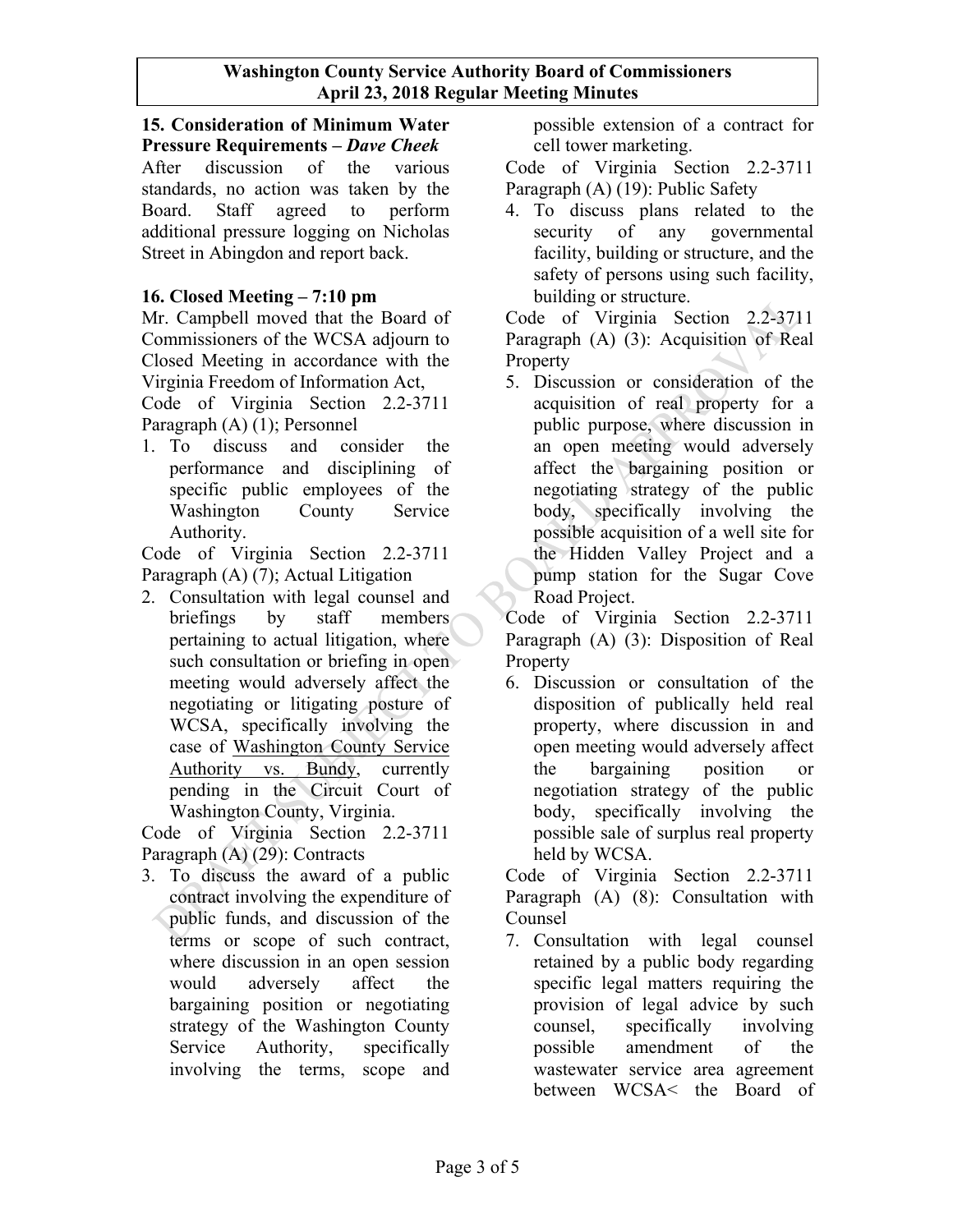Supervisors, and the Town of Abingdon.

In addition to the Board the presence of Thomas Dene, WCSA General Counsel, and Robbie Cornett, WCSA General Manager, were requested.

Mr. Taylor seconded the Motion of Closed Meeting and the motion carried with a 6-0-0-1 Board vote.

Mr. McCall left Closed Meeting at 9:25 pm and took no part in consideration of Item 6 listed in the motion calling for Closed Session.

### **17. Return to Public Meeting – 9:40 pm**

Mr. Campbell moved that the Board return to Open Session. Mr. McCall seconded and the motion carried with a 6-0-0-1 vote.

Mr. Campbell then read the following Certification of Closed Meeting;

Whereas, the Board of Commissioners of the Washington County Service Authority has convened a Closed Meeting on this date pursuant to an affirmative recorded vote and in accordance with the provisions of the Virginia Freedom of Information Act;

And Whereas, Section 2.2-3712 Paragraph D of the Code of Virginia requires a certification by this Authority that such Closed Meeting was conducted in conformity with Virginia law;

And Now, therefore, be it resolved that the Committee of Board of Commissioners of the Washington County Service Authority hereby certifies that to the best of each member's knowledge, (1) only public business matters lawfully exempted from open meeting requirements by Virginia law were discussed in the Closed Meeting to which this certification resolution applies, and (2) only such public business matters as were

identified in the motion convening the Closed Meeting were heard, discussed or considered by the Board.

Aye by Mr. Miller, Mr. Campbell, Mr. Taylor, Mr. White, Mr. McCall and Mr. Orfield confirming no outside discussion took place other than Closed Meeting topics.

# **18. Late Items**

Mr. McCall moved that the General Manager be authorized to purchase 3,600 square feet of the lands of Mr. Dwayne A. Ball, which lands are described in a deed of record in the Clerk's Office or the Circuit Court of Washington County, Virginia as Instrument Number 130005472, for \$1,700, upon such terms and conditions as the General Manager may deem advisable. Mr. Campbell seconded and the Board unanimously approved voting  $6 - 0 - 0 - 1$ .

Mr. Taylor made a motion to approve the Amendment to the Wastewater Service Agreement among the Town of Abingdon, Washington County Service Authority and Washington County, Virginia subject to and conditioned upon such Amendment being approved by the Board of Supervisors of Washington County. Mr. Orfield seconded and the Board approved with a 6-0-0-1 vote.

Mr. Miller moved that the General Manager be authorized to expend \$2,000 to acquire an option to purchase 1.0 acre of the lands of Ms. Jeanean M. Dillard for \$20,000, which lands are described in deed of record in the Clerk's Office of the Circuit Court of Washington County, Virginia in Deed Book 910, Page 17, upon such terms and conditions as the General Manager may deem advisable. Mr. Taylor seconded and the Board approved voting 6-0-0-1.